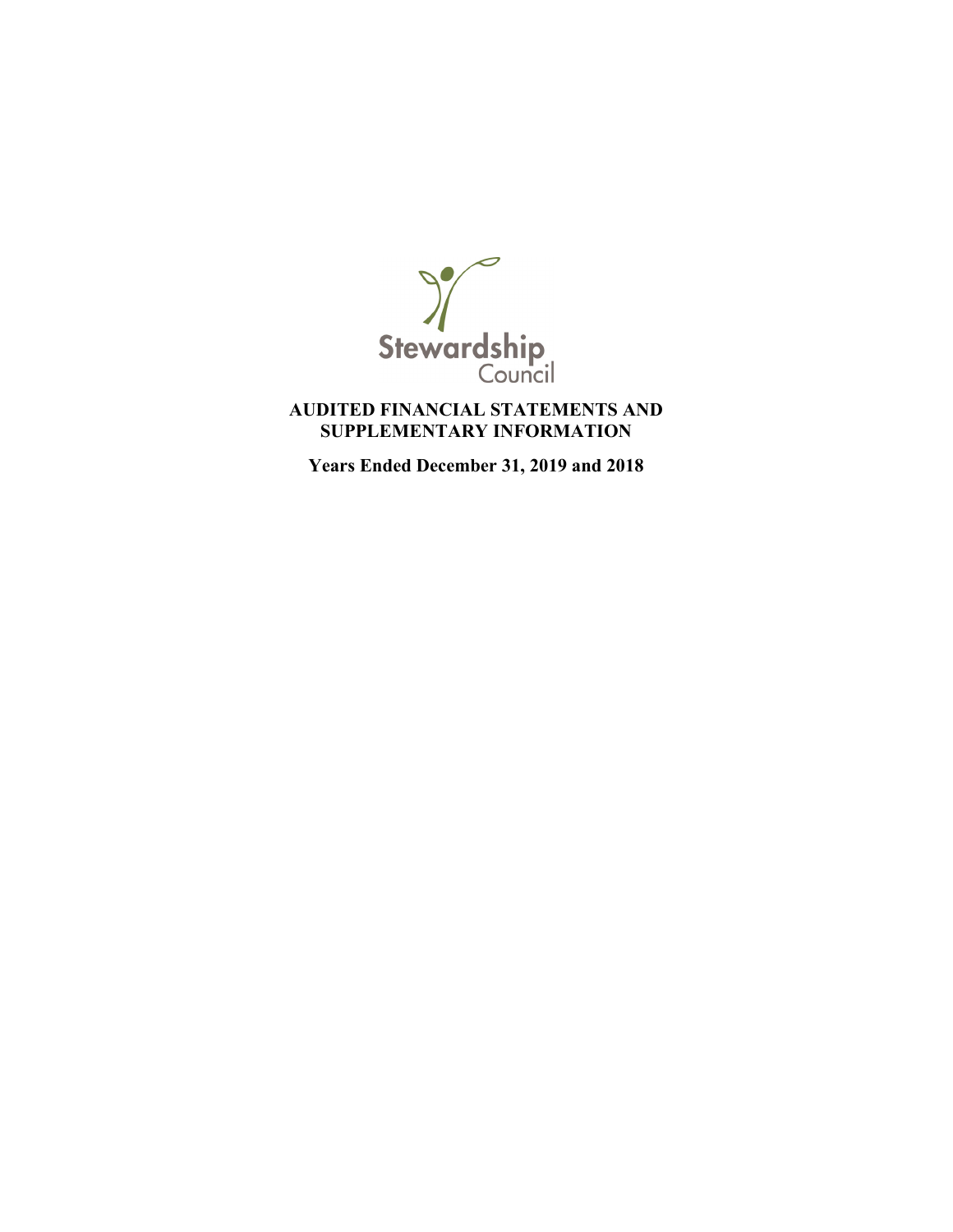#### **PACIFIC FOREST AND WATERSHED LANDS STEWARDSHIP COUNCIL**  AUDITED FINANCIAL STATEMENTS AND SUPPLEMENTARY INFORMATION Years Ended December 31, 2019 and 2018

## **TABLE OF CONTENTS**

| <b>Financial Statements</b>                |  |
|--------------------------------------------|--|
|                                            |  |
|                                            |  |
|                                            |  |
|                                            |  |
|                                            |  |
| <b>Supplementary Financial Information</b> |  |
|                                            |  |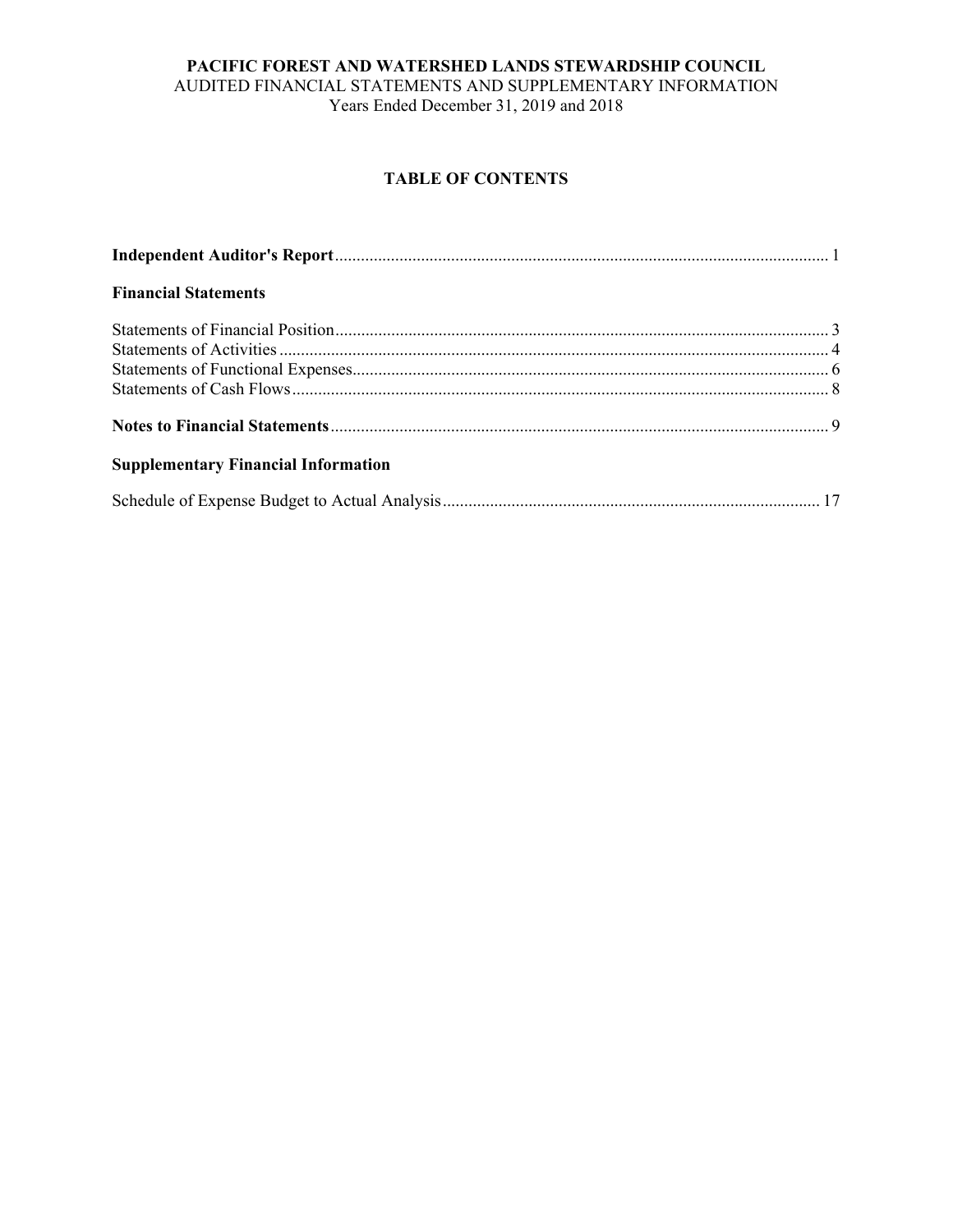

550 Howe Avenue, Suite 210 Sacramento, California 95825

Telephone: (916) 564-8727 FAX: (916) 564-8728

#### INDEPENDENT AUDITOR'S REPORT

To the Audit Committee of Pacific Forest and Watershed Lands Stewardship Council Roseville, California

We have audited the accompanying financial statements of Pacific Forest and Watershed Lands Stewardship Council (the Stewardship Council) (a nonprofit organization), which comprise the statements of financial position as of December 31, 2019 and 2018, and the related statements of activities, functional expenses and cash flows for the years then ended, and the related notes to the financial statements.

#### **Management's Responsibility for the Financial Statements**

Management is responsible for the preparation and fair presentation of these financial statements in accordance with accounting principles generally accepted in the United States of America; this includes the design, implementation, and maintenance of internal control relevant to the preparation and fair presentation of financial statements that are free from material misstatement, whether due to fraud or error.

#### **Auditor's Responsibility**

Our responsibility is to express an opinion on these financial statements based on our audits. We conducted our audits in accordance with auditing standards generally accepted in the United States of America. Those standards require that we plan and perform the audit to obtain reasonable assurance about whether the financial statements are free from material misstatement.

An audit involves performing procedures to obtain audit evidence about the amounts and disclosures in the financial statements. The procedures selected depend on the auditor's judgment, including the assessment of the risks of material misstatement of the financial statements, whether due to fraud or error. In making those risk assessments, the auditor considers internal control relevant to the entity's preparation and fair presentation of the financial statements in order to design audit procedures that are appropriate in the circumstances, but not for the purpose of expressing an opinion on the effectiveness of the entity's internal control. Accordingly, we express no such opinion. An audit also includes evaluating the appropriateness of accounting policies used and the reasonableness of significant accounting estimates made by management, as well as evaluating the overall presentation of the financial statements.

We believe that the audit evidence we have obtained is sufficient and appropriate to provide a basis for our audit opinions.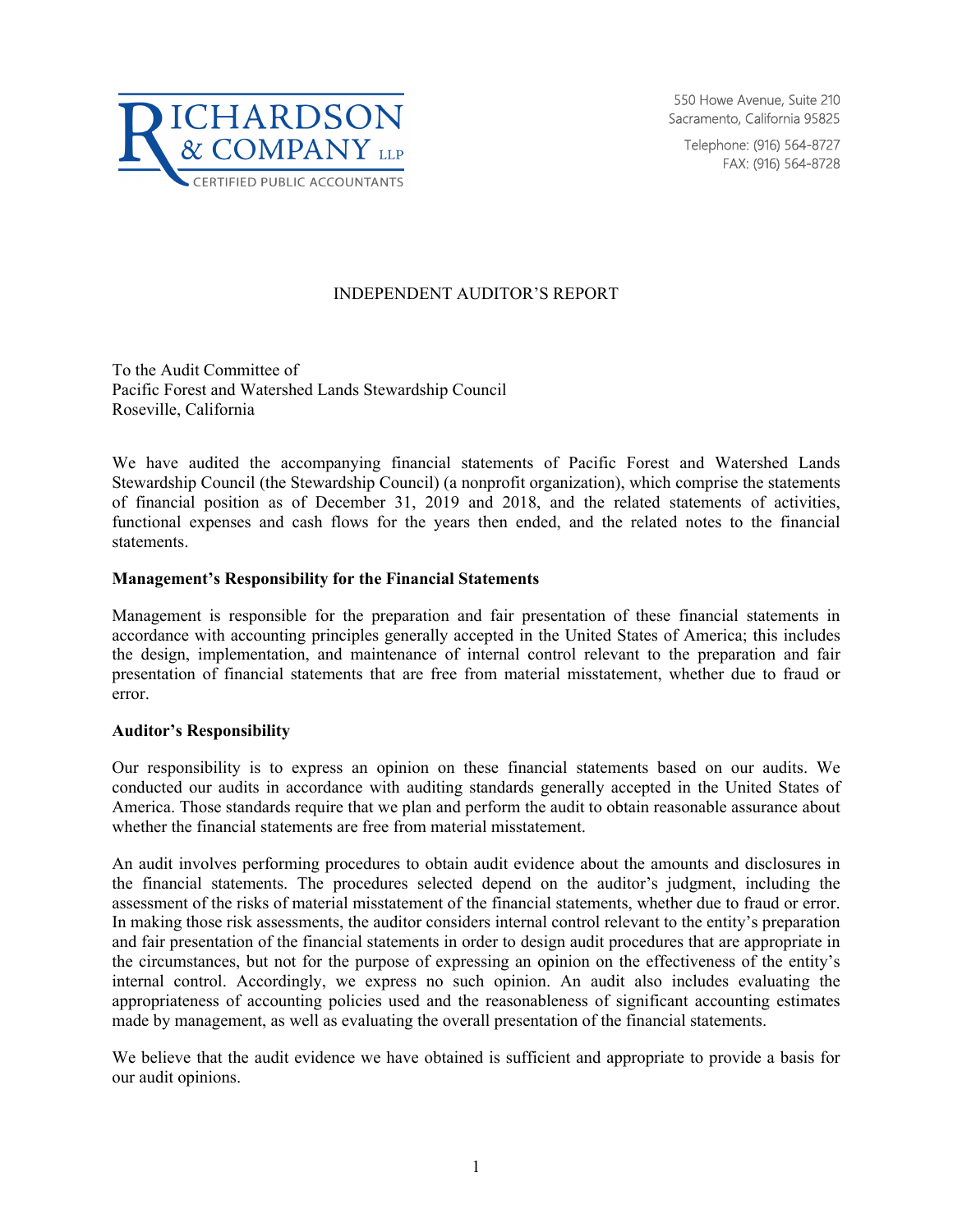To the Audit Committee of Pacific Forest and Watershed Lands Stewardship Council

#### **Opinion**

In our opinion, the financial statements referred to above present fairly, in all material respects, the financial position of the Stewardship Council as of December 31, 2019 and 2018, and the changes in its net assets and its cash flows for the years then ended in accordance with accounting principles generally accepted in the United States of America.

#### **Report on Supplementary Information**

Our audit was conducted for the purpose of forming an opinion on the financial statements as a whole. The schedule of expense budget to actual analysis on page 17 is presented for purposes of additional analysis and is not a required part of the financial statements. Such information is the responsibility of management and was derived from and relates directly to the underlying accounting and other records used to prepare the financial statements. The information has been subjected to the auditing procedures applied in the audit of the financial statements and certain additional procedures, including comparing and reconciling such information directly to the underlying accounting and other records used to prepare the financial statements or to the financial statements themselves, and other additional procedures in accordance with auditing standards generally accepted in the United States of America. In our opinion, the information is fairly stated in all material respects in relation to the financial statements as a whole.

Richardson & Company, LLP

April 30, 2020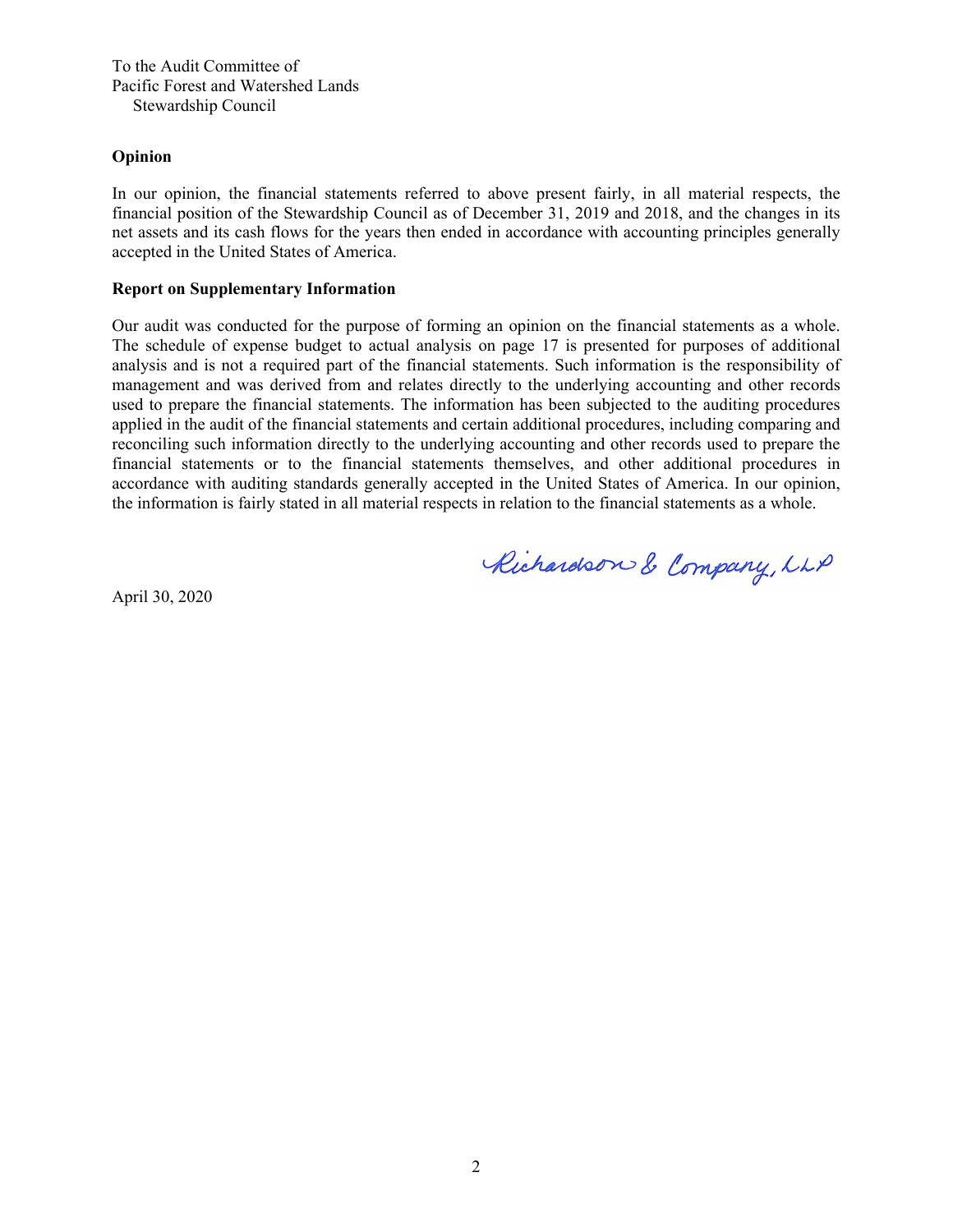# STATEMENTS OF FINANCIAL POSITION

December 31, 2019 and 2018

|                                                   | 2019                      | 2018                      |
|---------------------------------------------------|---------------------------|---------------------------|
| <b>ASSETS</b>                                     |                           |                           |
| Cash and cash equivalents                         | $\mathbb{S}$<br>4,028,063 | $\mathbb{S}$<br>3,314,029 |
| Refunds receivable                                | 17,611                    |                           |
| Investments                                       | 26,898,668                | 32,042,295                |
| Prepaid expenses                                  | 55,934                    | 53,005                    |
| Property and equipment, net                       | 12,485                    | 10,033                    |
| Total assets                                      | 31,012,761                | \$35,419,362              |
| <b>LIABILITIES AND NET ASSETS</b><br>Liabilities: |                           |                           |
| Accounts payable                                  | $\mathcal{S}$<br>167,675  | $\mathbb{S}$<br>186,178   |
| Accrued expenses                                  | 130,365                   |                           |
| Accrued payroll and compensated absences          | 62,352                    | 79,763                    |
| Grants payable                                    | 67,027                    | 205,192                   |
| <b>Total liabilities</b>                          | 427,419                   | 471,133                   |
| Net assets with donor restrictions                | 30,585,342                | 34,948,229                |
| Total liabilities and net assets                  | 31,012,761<br>\$          | 35,419,362<br>\$          |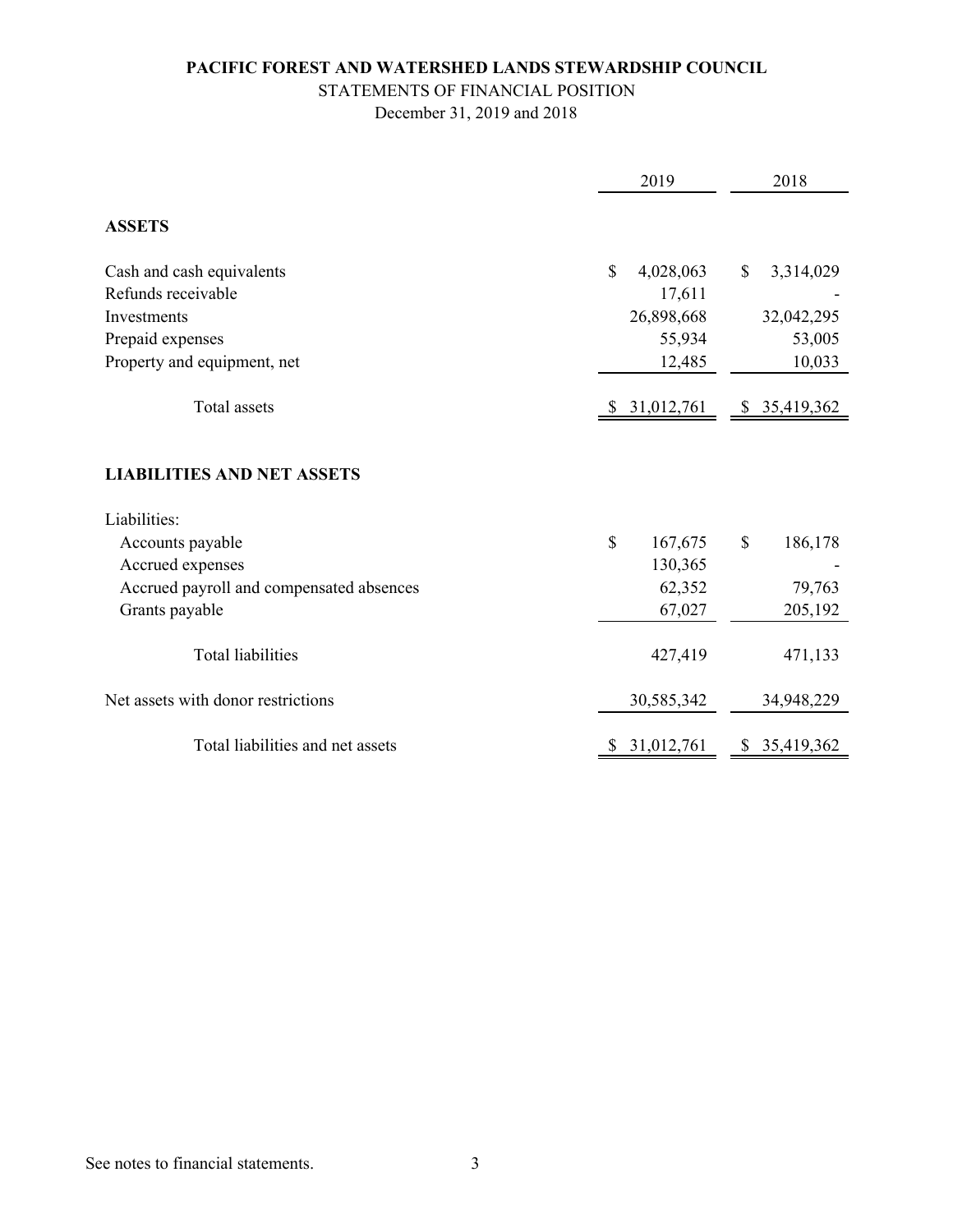# STATEMENT OF ACTIVITIES

|                                            | <b>Without Donor</b><br>Restrictions | With Donor<br>Restrictions | Total           |  |
|--------------------------------------------|--------------------------------------|----------------------------|-----------------|--|
| Support and revenue:                       |                                      |                            |                 |  |
| Net investment income                      | \$                                   | \$<br>1,084,657            | \$<br>1,084,657 |  |
| Grant income                               |                                      | 3,200                      | 3,200           |  |
|                                            |                                      | 1,087,857                  | 1,087,857       |  |
| Net assets released from restrictions      | 5,450,744                            | (5,450,744)                |                 |  |
| Total support and revenue                  | 5,450,744                            | (4,362,887)                | 1,087,857       |  |
| Expenses and losses:                       |                                      |                            |                 |  |
| Program:                                   |                                      |                            |                 |  |
| Land Conservation                          | 5,427,717                            |                            | 5,427,717       |  |
| Youth Investment                           | 22,874                               |                            | 22,874          |  |
| Total expenses                             | 5,450,591                            |                            | 5,450,591       |  |
| Loss on disposal of property and equipment | 153                                  |                            | 153             |  |
| Total expenses and losses                  | 5,450,744                            |                            | 5,450,744       |  |
| Change in net assets                       |                                      | (4,362,887)                | (4,362,887)     |  |
| Net assets:                                |                                      |                            |                 |  |
| Beginning of year                          |                                      | 34,948,229                 | 34,948,229      |  |
| End of year                                | \$                                   | \$ 30,585,342              | \$30,585,342    |  |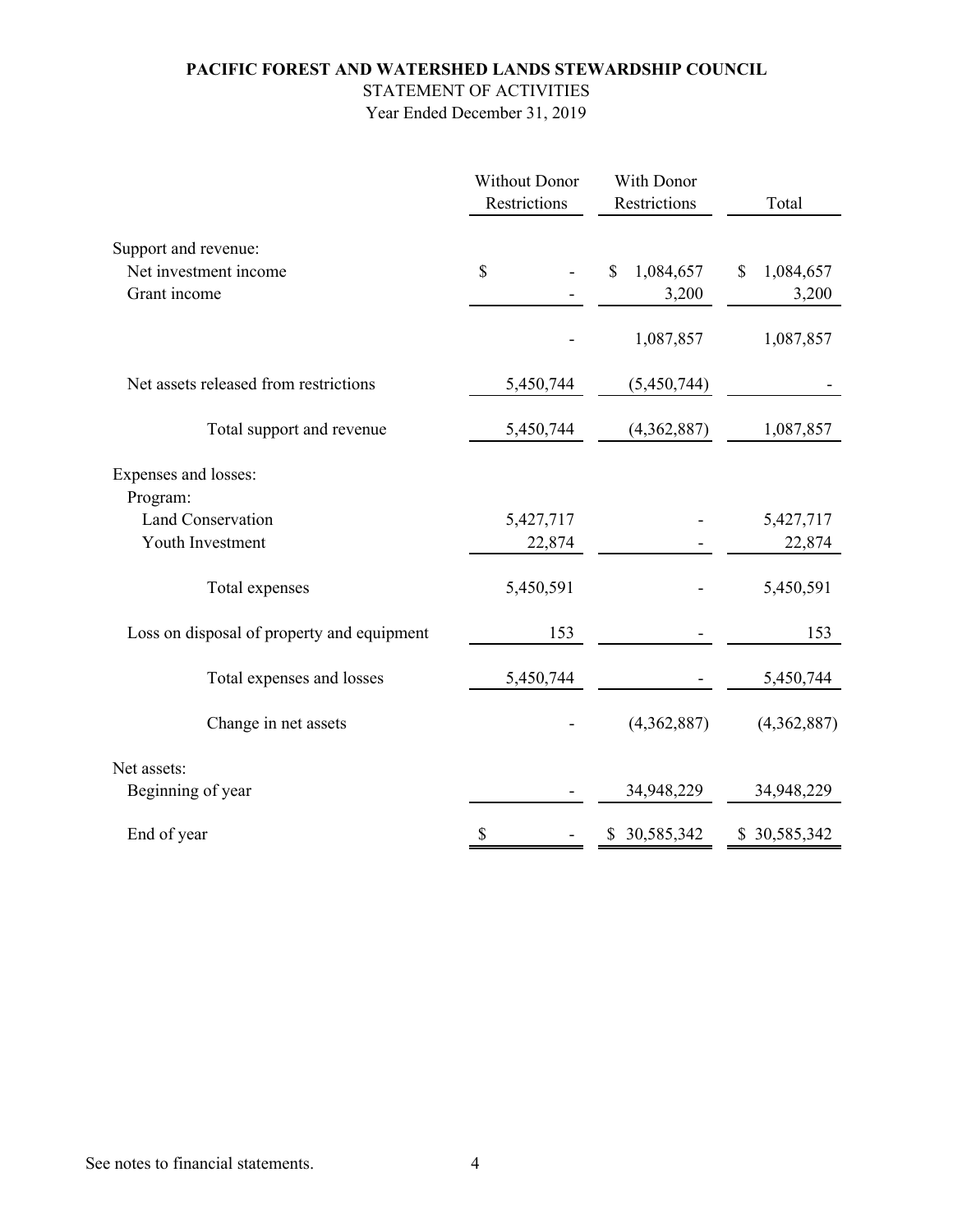STATEMENT OF ACTIVITIES

| <b>Without Donor</b><br>Restrictions       |                           | With Donor<br>Restrictions | Total                  |
|--------------------------------------------|---------------------------|----------------------------|------------------------|
| Support and revenue:                       |                           |                            |                        |
| Net investment income                      | $\boldsymbol{\mathsf{S}}$ | \$<br>611,778              | $\mathbb S$<br>611,778 |
|                                            |                           | 611,778                    | 611,778                |
| Net assets released from restrictions      | 3,801,677                 | (3,801,677)                |                        |
| Total support and revenue                  | 3,801,677                 | (3,189,899)                | 611,778                |
| Expenses and losses:                       |                           |                            |                        |
| Program:                                   |                           |                            |                        |
| Land Conservation                          | 3,737,043                 |                            | 3,737,043              |
| Youth Investment                           | 64,179                    |                            | 64,179                 |
| Total expenses                             | 3,801,222                 |                            | 3,801,222              |
| Loss on disposal of property and equipment | 455                       |                            | 455                    |
| Total expenses and losses                  | 3,801,677                 |                            | 3,801,677              |
| Change in net assets                       |                           | (3,189,899)                | (3,189,899)            |
| Net assets:                                |                           |                            |                        |
| Beginning of year                          |                           | 38,138,128                 | 38,138,128             |
| End of year                                | \$                        | \$ 34,948,229              | \$ 34,948,229          |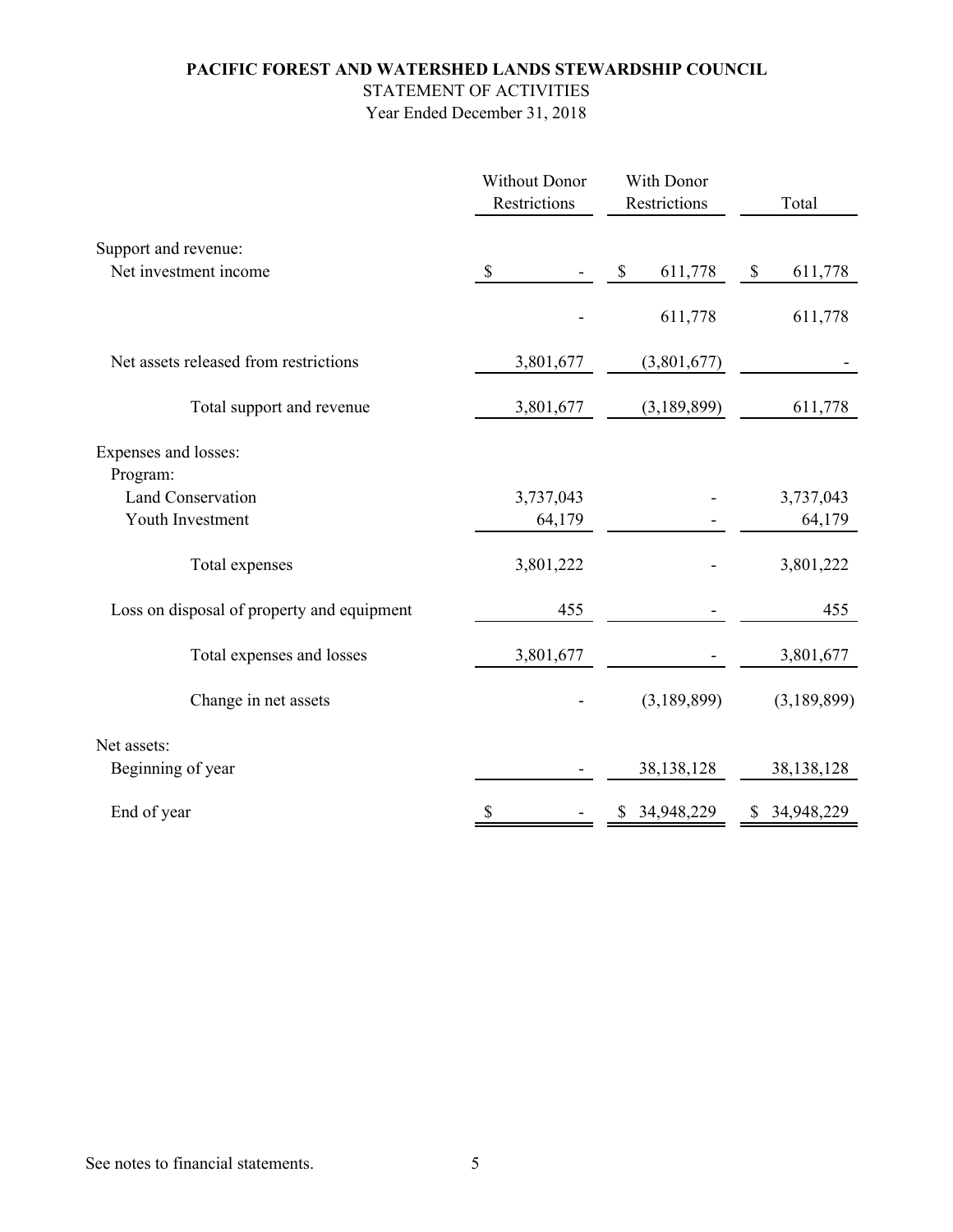# STATEMENT OF FUNCTIONAL EXPENSES

|                                       | Land                      | Youth                  | Management   |                 |
|---------------------------------------|---------------------------|------------------------|--------------|-----------------|
|                                       | Conservation              | Investment             | and Overhead | Total           |
| Expenses:                             |                           |                        |              |                 |
| Grant awards                          | $\mathbb{S}$<br>3,415,201 | $\mathbb{S}$<br>20,000 | \$           | \$<br>3,435,201 |
| Salaries, wages, and benefits         | 512,848                   | 446                    | 309,148      | 822,442         |
| Consultants and professional services | 731,522                   | 14                     | 20,992       | 752,528         |
| Legal                                 | 38,416                    |                        | 99,278       | 137,694         |
| Land transaction costs                | 72,233                    |                        |              | 72,233          |
| Insurance                             | 28,984                    | 67                     | 20,160       | 49,211          |
| Travel and entertainment              | 32,560                    | 6                      | 10,173       | 42,739          |
| Rent and facilities                   | 23,798                    | 141                    | 17,649       | 41,588          |
| Conferences, meetings, and training   | 19,409                    | 13                     | 4,988        | 24,410          |
| Accounting                            |                           |                        | 22,082       | 22,082          |
| Excise taxes                          | 20,513                    |                        | 1,507        | 22,020          |
| Office supplies and expense           | 11,874                    | 6                      | 6,216        | 18,096          |
| Newsletters and public notices        | 4,318                     | 5                      | 907          | 5,230           |
| Depreciation                          | 2,927                     | 22                     | 2,168        | 5,117           |
|                                       | 4,914,603                 | 20,720                 | 515,268      | 5,450,591       |
| Allocation of management and          |                           |                        |              |                 |
| general expenses                      | 513,114                   | 2,154                  | (515,268)    |                 |
| Total expenses                        | 5,427,717                 | 22,874<br>P            |              | 5,450,591       |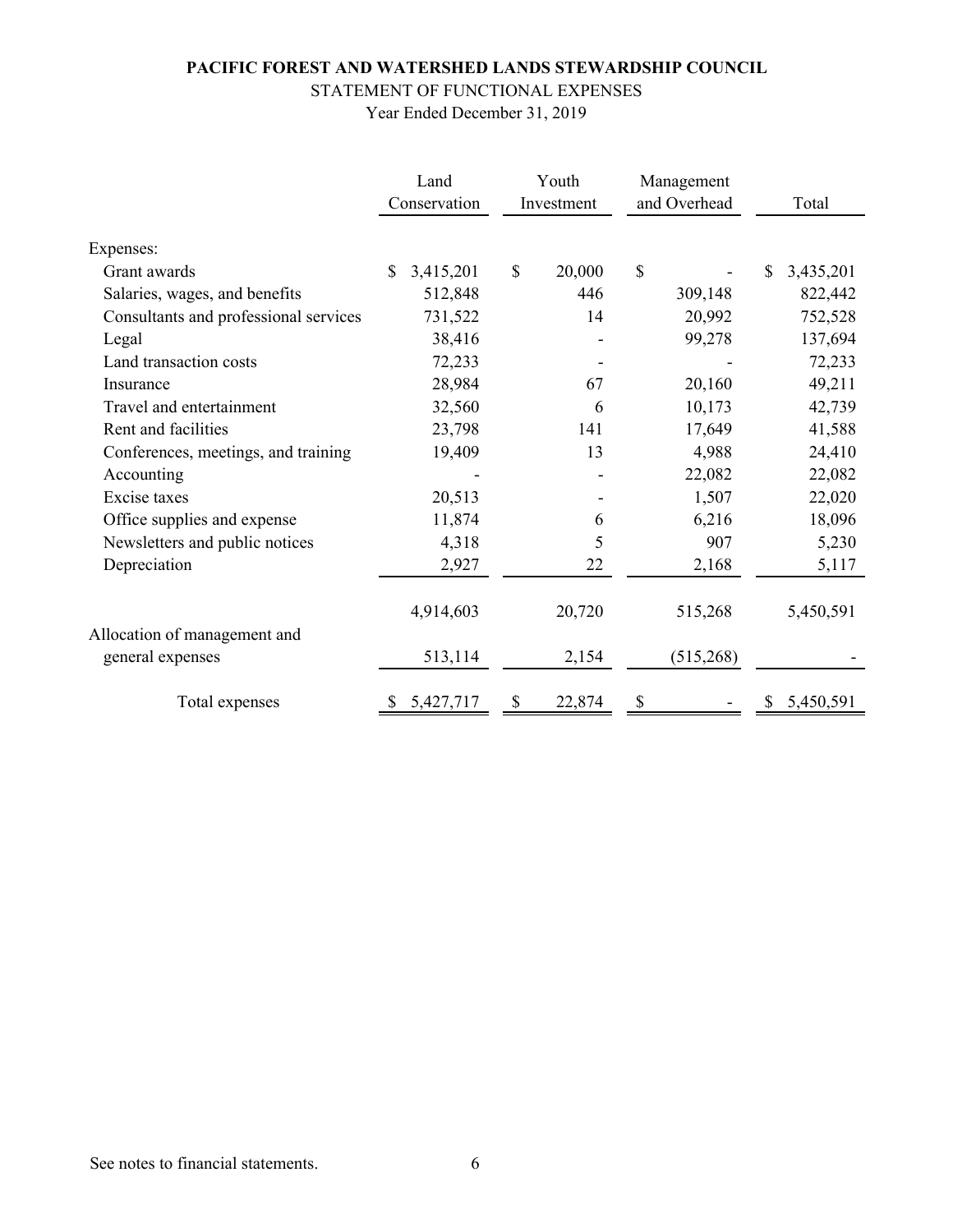# STATEMENT OF FUNCTIONAL EXPENSES

|                                       | Land                     | Youth                  | Management   |                |
|---------------------------------------|--------------------------|------------------------|--------------|----------------|
|                                       | Conservation             | Investment             | and Overhead | Total          |
| Expenses:                             |                          |                        |              |                |
| Grant awards                          | $\mathbf S$<br>1,872,171 | $\mathbb{S}$<br>50,000 | \$           | 1,922,171<br>S |
| Salaries, wages, and benefits         | 735,677                  | 5,963                  | 304,465      | 1,046,105      |
| Consultants and professional services | 479,309                  | 178                    | 8,111        | 487,598        |
| Legal                                 | 45,440                   |                        | 23,478       | 68,918         |
| Land transaction costs                | 44,011                   |                        |              | 44,011         |
| Insurance                             | 34,748                   | 290                    | 14,459       | 49,497         |
| Travel and entertainment              | 27,420                   | 46                     | 3,782        | 31,248         |
| Rent and facilities                   | 27,763                   | 212                    | 12,357       | 40,332         |
| Conferences, meetings, and training   | 22,189                   | 47                     | 4,468        | 26,704         |
| Accounting                            |                          |                        | 44,192       | 44,192         |
| Excise taxes                          | 85                       |                        |              | 85             |
| Office supplies and expense           | 15,340                   | 123                    | 4,585        | 20,048         |
| Newsletters and public notices        | 13,256                   | 34                     | 807          | 14,097         |
| Depreciation                          | 4,268                    | 33                     | 1,915        | 6,216          |
|                                       | 3,321,677                | 56,926                 | 422,619      | 3,801,222      |
| Allocation of management and          |                          |                        |              |                |
| general expenses                      | 415,366                  | 7,253                  | (422, 619)   |                |
| Total expenses                        | 3,737,043<br>S           | 64,179<br>S            | \$           | 3,801,222      |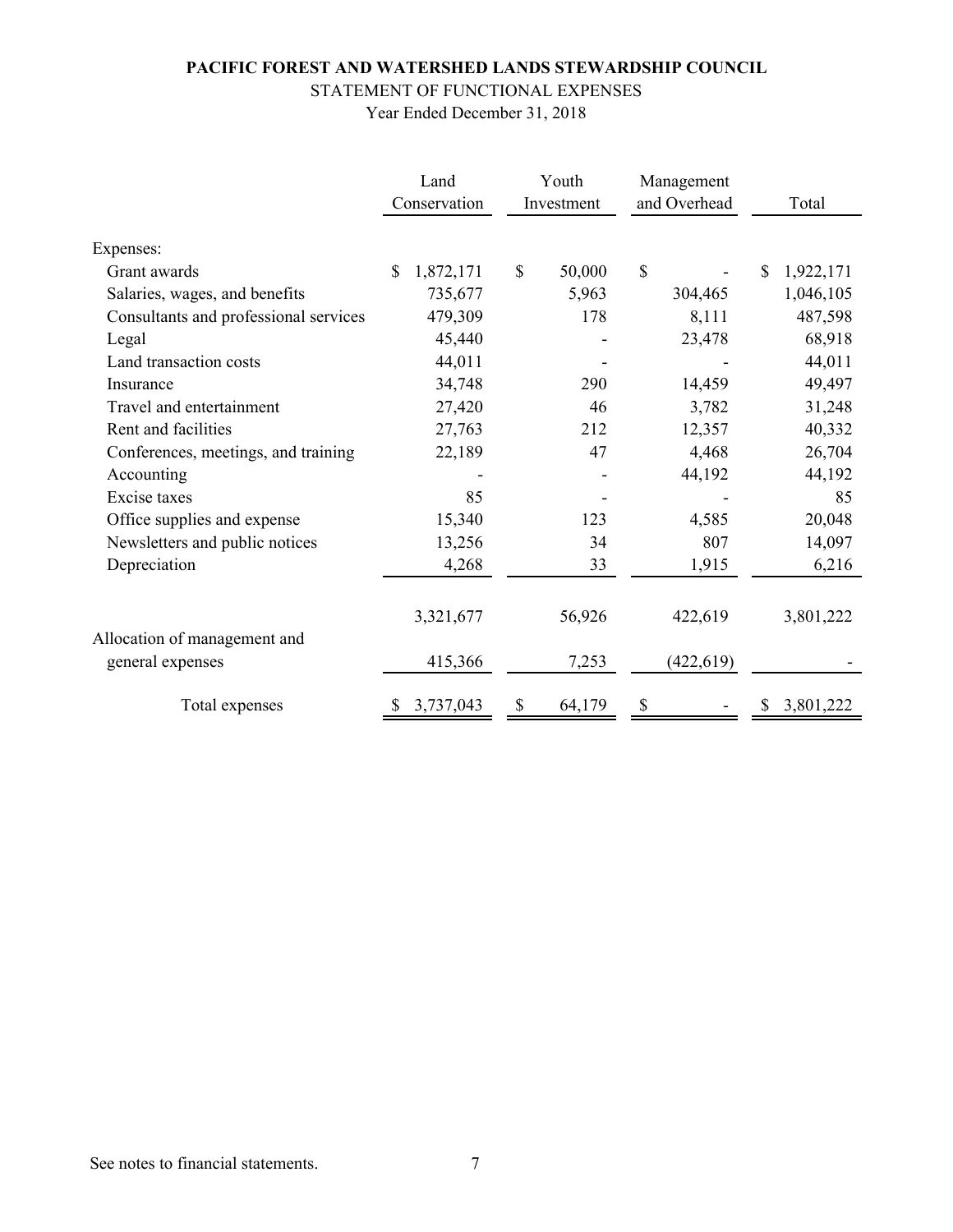## STATEMENTS OF CASH FLOWS

Years Ended December 31, 2019 and 2018

|                                                           | 2019              | 2018              |
|-----------------------------------------------------------|-------------------|-------------------|
|                                                           |                   |                   |
| Cash flows from operating activities:                     |                   |                   |
| Change in net assets                                      | (4,362,887)<br>\$ | (3,189,899)<br>\$ |
| Adjustments to reconcile change in net assets to net cash |                   |                   |
| used by operating activities:                             |                   |                   |
| Net realized and unrealized (gains) losses on investments | (329,709)         | 94,941            |
| Depreciation                                              | 5,117             | 6,216             |
| Loss on disposal of property and equipment                | 153               | 455               |
| (Increase) decrease in assets:                            |                   |                   |
| Accounts receivable                                       | (17,611)          |                   |
| Accrued interest                                          |                   | 11,332            |
| Prepaid expenses                                          | (2,929)           | 3,616             |
| Increase (decrease) in liabilities:                       |                   |                   |
| Accounts payable                                          | (18,503)          | 79,151            |
| Accrued expenses                                          | 130,365           |                   |
| Accrued payroll and compensated absences                  | (17, 411)         | (8,114)           |
| Grants payable                                            | (138, 165)        | (111, 026)        |
| Net cash used by operating activities                     | (4,751,580)       | (3,113,328)       |
| Cash flows from investing activities:                     |                   |                   |
| Proceeds from sale or maturity of investments             | 6,150,257         | 6,291,080         |
| Purchase of investments                                   | (676, 921)        | (583, 572)        |
| Purchase of property and equipment                        | (7, 722)          | (2,648)           |
| Net cash provided by investing activities                 | 5,465,614         | 5,704,860         |
| Net increase in cash and cash equivalents                 | 714,034           | 2,591,532         |
| Cash and cash equivalents:                                |                   |                   |
| Beginning of year                                         | 3,314,029         | 722,497           |
| End of year                                               | 4,028,063<br>S    | 3,314,029<br>\$   |
| Supplemental disclosure of cash flow information:         |                   |                   |
| Cash paid for income taxes (Note 1)                       | 21,616<br>\$      | \$                |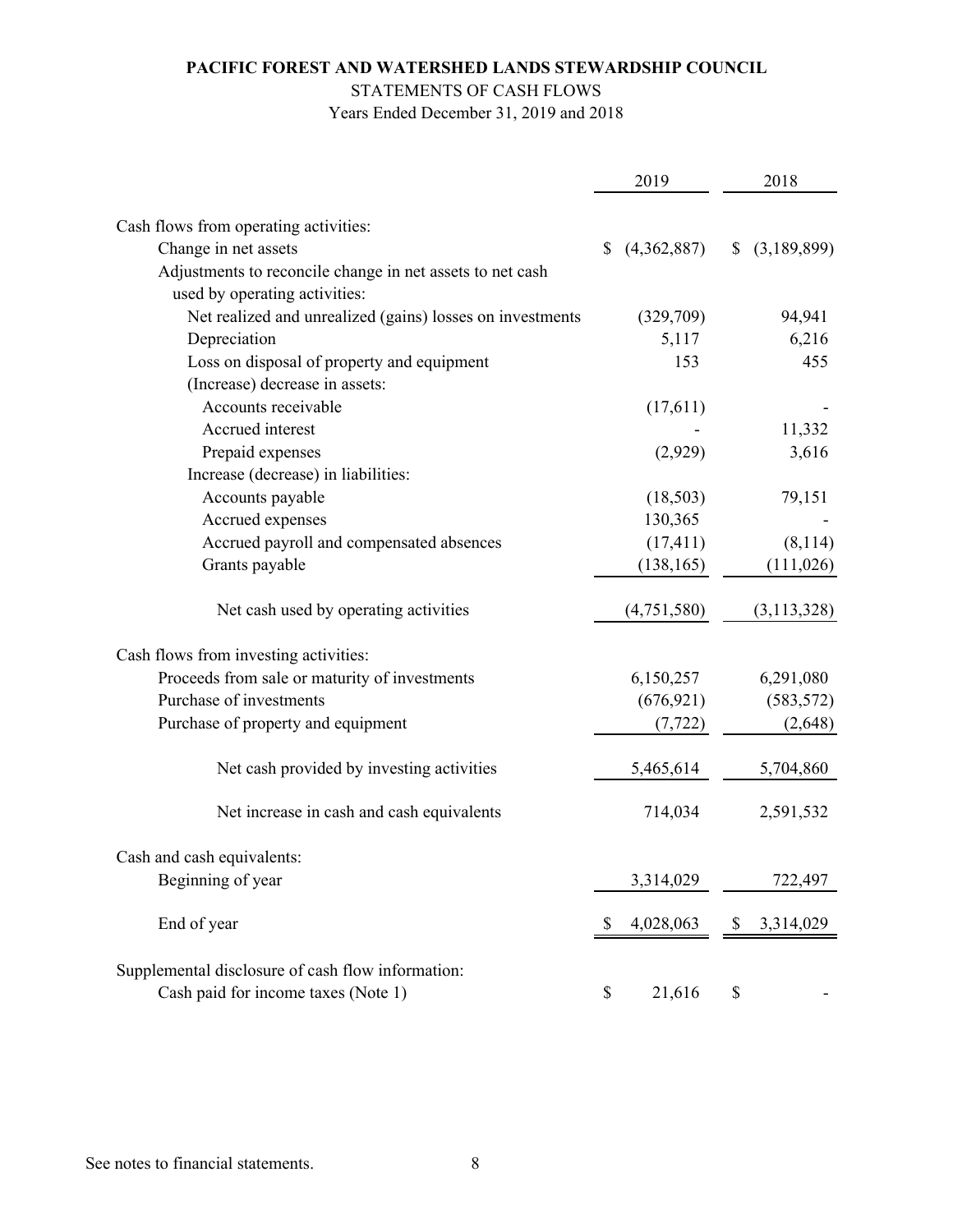NOTES TO FINANCIAL STATEMENTS Years Ended December 31, 2019 and 2018

#### NOTE 1 - ORGANIZATION AND SUMMARY OF SIGNIFICANT ACCOUNTING POLICIES

Purpose and Organization: Pacific Forest and Watershed Lands Stewardship Council (the Stewardship Council) is a private foundation that was established in 2004 as the result of a Settlement Agreement between Pacific Gas and Electric Company (PG&E) and the California Public Utilities Commission (CPUC). It has two goals: to ensure California's watershed lands are conserved for the public good, and to invest in outdoor programs that serve California's young people. The Stewardship Council brings together the expertise of leading conservation, natural resource management, business, and public officials to undertake a historic conservation effort for California. The Stewardship Council's Board of Directors unites a broad range of interests to guide the development and execution of a Land Conservation Program and a Youth Investment Program to benefit current and future generations of Californians.

The Stewardship Council's mission statement is as follows:

The Stewardship Council protects and enhances watershed lands and uses, and invests in efforts to improve the lives of young Californians through connections with the outdoors.

To support the Land Conservation Program, the Settlement Agreement required PG&E to provide the Stewardship Council with \$70 million to be paid in equal installments over ten years starting in 2004. To support the Youth Investment Program, the CPUC required PG&E to provide the Stewardship Council with \$30 million to be paid in equal installments over ten years starting in 2004. In January 2013, PG&E made its tenth and final installment payment of \$10 million to the Stewardship Council.

As part of its commitment to support efforts to invest in parks and youth programs in both urban and rural areas of Northern and Central California, the Stewardship Council, through its Youth Investment Program, initially expended approximately \$2 million in youth grants annually. Through grants to Youth Outside, the Stewardship Council has sought to enable the creation of a permanent program to connect underserved youth to the outdoors (Note 9).

The Stewardship Council is also tasked with ensuring the permanent protection of over 140,000 acres of land for the benefit of the citizens of California. In its work to fulfill this objective, the Stewardship Council has developed a Land Conservation Plan that recommends how the beneficial public uses of this land can best be conserved. This Land Conservation Plan will serve as framework to guide the Stewardship Council as it identifies future land stewards to accept fee title of the lands and conservation easements to ensure their protection into perpetuity.

In 2019, fewer land transactions closed escrow than anticipated. This resulted in fewer endowment and tax neutrality payments, causing actual expenditures to be lower than originally budgeted. Despite these delays, the Stewardship Council continues to plan for a 2022 dissolution.

Basis of Accounting: The Stewardship Council prepares its financial statements in accordance with accounting principles generally accepted in the United States of America (U.S. GAAP), which involves the application of accrual accounting; consequently, revenues and gains are recognized when earned, and expenses and losses are recognized when incurred regardless of the timing of cash flows.

Basis of Presentation: U.S. GAAP requires that the Stewardship Council report information regarding its financial position and activities according to two classes of net assets: net assets without donor restrictions and net assets with donor restrictions. Accordingly, the net assets of the Stewardship Council are classified and reported as described below:

*Net assets without donor restrictions:* Those net assets and activities, which represent the portion of expendable funds that are available to support the Stewardship Council's operations. A portion of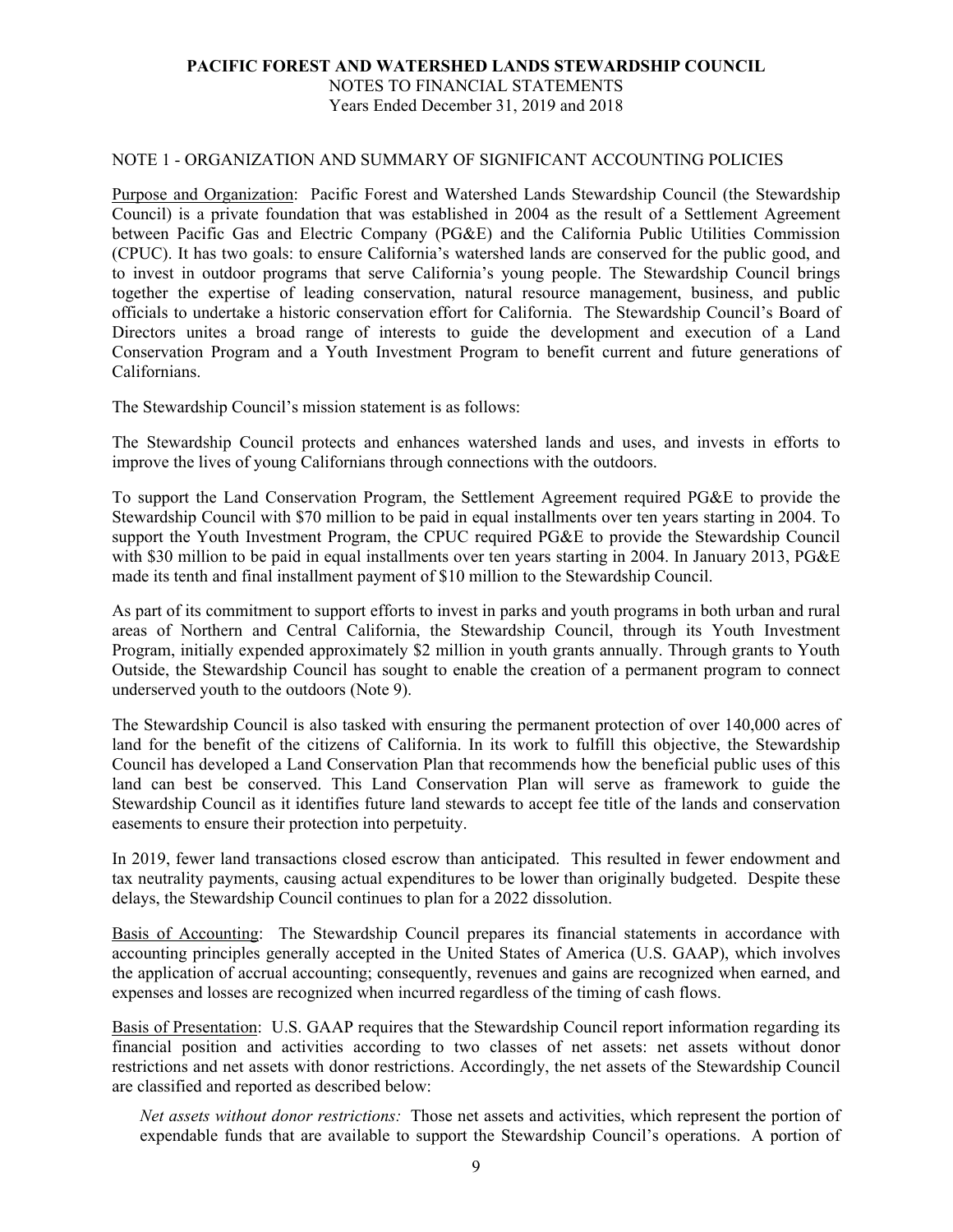#### NOTE 1 – ORGANIZATION AND SUMMARY OF SIGNIFICANT ACCOUNTING POLICIES (Continued)

these net assets may be designated by the Board of Directors for specific purposes. Such designations do not constitute restriction; only donors can place restrictions.

*Net assets with donor restrictions:* Those net assets and activities which are donor-restricted for (a) support of specific operating activities; (b) investment for a specified term; (c) use in a specified future period; (d) acquisition of long-lived assets; (e) assets donated with stipulations that they be used for a specified purpose, be preserved, and not be sold; or (f) assets donated with stipulations that they be invested to provide a permanent source of income.

Estimates: The preparation of financial statements in conformity with U.S. GAAP requires management to make estimates and assumptions that affect the reported amounts of assets and liabilities and disclosure of contingent assets and liabilities at the date of the financial statements and the reported amounts of revenues and expenses during the reporting period. Actual results could differ from those estimates.

Cash and Cash Equivalents: Cash consists of funds held in a commercial account for operating expenses. The Stewardship Council considers all highly liquid investments with an original maturity of three months or less, when purchased, to be cash equivalents.

Investments: The Stewardship Council reports investments in marketable securities with readily determinable fair values and all investments in debt securities at their fair values. Fair value is defined as the price that would be received to sell an asset or paid to transfer a liability in an orderly transaction between market participants at the measurement date. The fair values of marketable securities are determined based on market quotations. Debt securities are carried at estimated fair value as provided by the investment managers. Realized gains and losses on the sale of securities are determined on the specific-identification method. Income earned, and realized and unrealized gains and losses on investment transactions are included as revenue in the year earned. Investment income is reported net of investment fees.

The Stewardship Council's Fiduciary Committee is responsible for establishing investment criteria and overseeing the Stewardship Council's investments with board approval of significant changes in the investment policy.

Property and Equipment: The Stewardship Council capitalizes acquisitions of property and equipment with a cost or value in excess of \$1,000 and an estimated useful life beyond one year. Purchased assets are recorded at cost; donated assets are recorded at estimated fair value at the date of acquisition. Depreciation is calculated using the straight-line method based upon estimated useful lives ranging from approximately 3 to 7 years. Leasehold improvements are amortized over the shorter of the asset life or the lease term, including extensions. Maintenance and repairs are charged to expense as incurred; major renewals and betterments are capitalized. The cost and accumulated depreciation of assets sold or retired are removed from the respective accounts and any gain or loss is reflected in the statement of activities and changes in net assets.

Income Taxes: The Stewardship Council has been determined by the Internal Revenue Service to be a tax-exempt private foundation under Internal Revenue Code (IRC) Section 509(a) within the meaning of 501(c)(3) of the IRC. Generally, private foundations are liable for an excise tax of 2% (1% if minimum payout requirements prescribed by the IRC are met) on net investment income, excluding unrealized gains, as defined. An organization qualifying as a private foundation is required to distribute, in the year received or in the year following receipt, its minimum investment return of 5% of the average market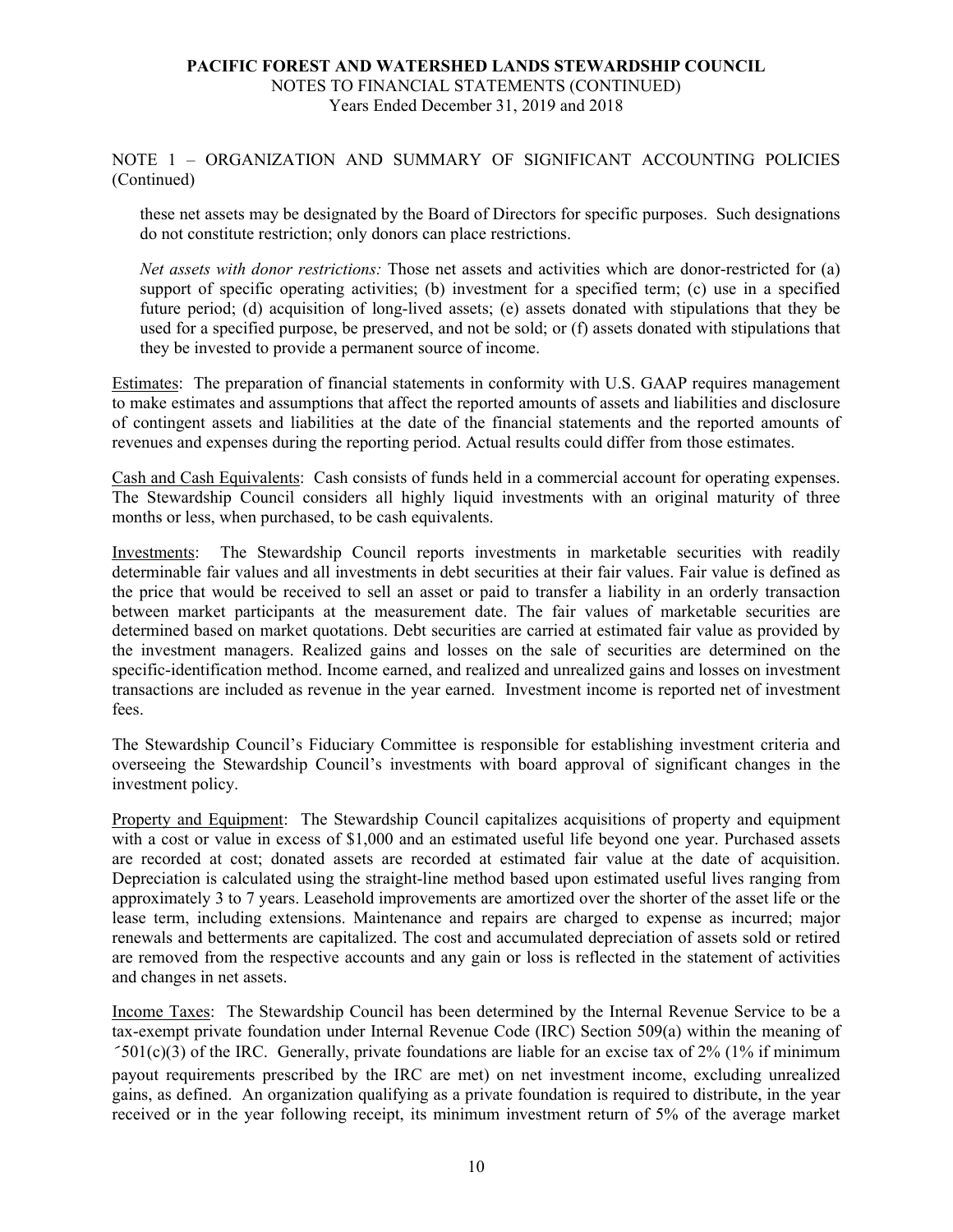NOTE 1 – ORGANIZATION AND SUMMARY OF SIGNIFICANT ACCOUNTING POLICIES (Continued)

value of its aggregate non-charitable assets or become subject to additional taxes up to the amount of any undistributed balance.

The Stewardship Council satisfies the 5% distribution requirement through grants to other non-profit organizations and operations of the Youth Investment Program and Land Conservation Programs. For the year ended December 31, 2019, the Stewardship Council paid excise taxes of \$21,616. For the year ended December 31, 2018, the Stewardship Council did not pay excise taxes due to an overpayment of excise taxes for the year ended December 31, 2017.

U.S. GAAP requires management to evaluate the tax positions taken and recognize a tax liability (or asset) if the Stewardship Council has taken an uncertain tax position that more likely than not would not be sustained upon examination by taxing authorities. Management has analyzed the tax positions taken and has concluded that as of December 31, 2019 and 2018, there are no uncertain tax positions taken or expected to be taken that would require recognition of a tax liability (or asset) or disclosure in the financial statements.

The Stewardship Council's federal returns for the years ended December 31, 2018, 2017, and 2016 could be subject to examination by federal taxing authorities, generally for three years after they are filed. The Stewardship Council's state returns for the years ended December 31, 2018, 2017, 2016, and 2015 could be subject to examination by state taxing authorities, generally for four years after they are filed. However, there are currently no audits for any tax periods pending or in progress.

Concentrations of Risk: Financial instruments which potentially subject the Stewardship Council to concentrations of credit risk consist principally of cash and cash equivalents, and investments. The Stewardship Council maintains its cash in various bank deposit and investment accounts which, at times, may exceed federally insured limits. At December 31, 2019, the Stewardship Council's uninsured bank balance totaled \$693,245. At December 31, 2018, the Stewardship Council had no uninsured bank balance. The Stewardship Council has not experienced any losses in such accounts and believes it is not exposed to any significant credit risk on cash.

The Stewardship Council attempts to limit its credit risk associated with cash equivalents and investments by utilizing outside investment managers to place the Stewardship Council's investments with highly rated corporate and financial institutions. Furthermore, the Stewardship Council invests primarily in fixed income securities and mutual funds which are exposed to various risks, such as interest rate, market, and credit risk.

Due to the level of risk associated with certain investments, it is likely and probable that changes in the values of investments will occur in the near term and that such changes could materially affect the amounts reported. The Stewardship Council's investments are limited in the amount of credit exposure to any one issuer and management believes that the Stewardship Council is not exposed to any significant credit risk related to cash equivalents and investments.

Functional Allocation of Expenses: The Stewardship Council allocates all identifiable expenses directly to the programs whenever possible. Certain expenses that cannot be easily identified as benefiting either program are initially classified as management and general expenses. At the end of each fiscal year, these expenses are allocated to the programs. Expenses that are common to both programs and not able to be allocated directly, including management and general expenses, are allocated to the programs based on either time and effort or office space, depending on the nature of the expense.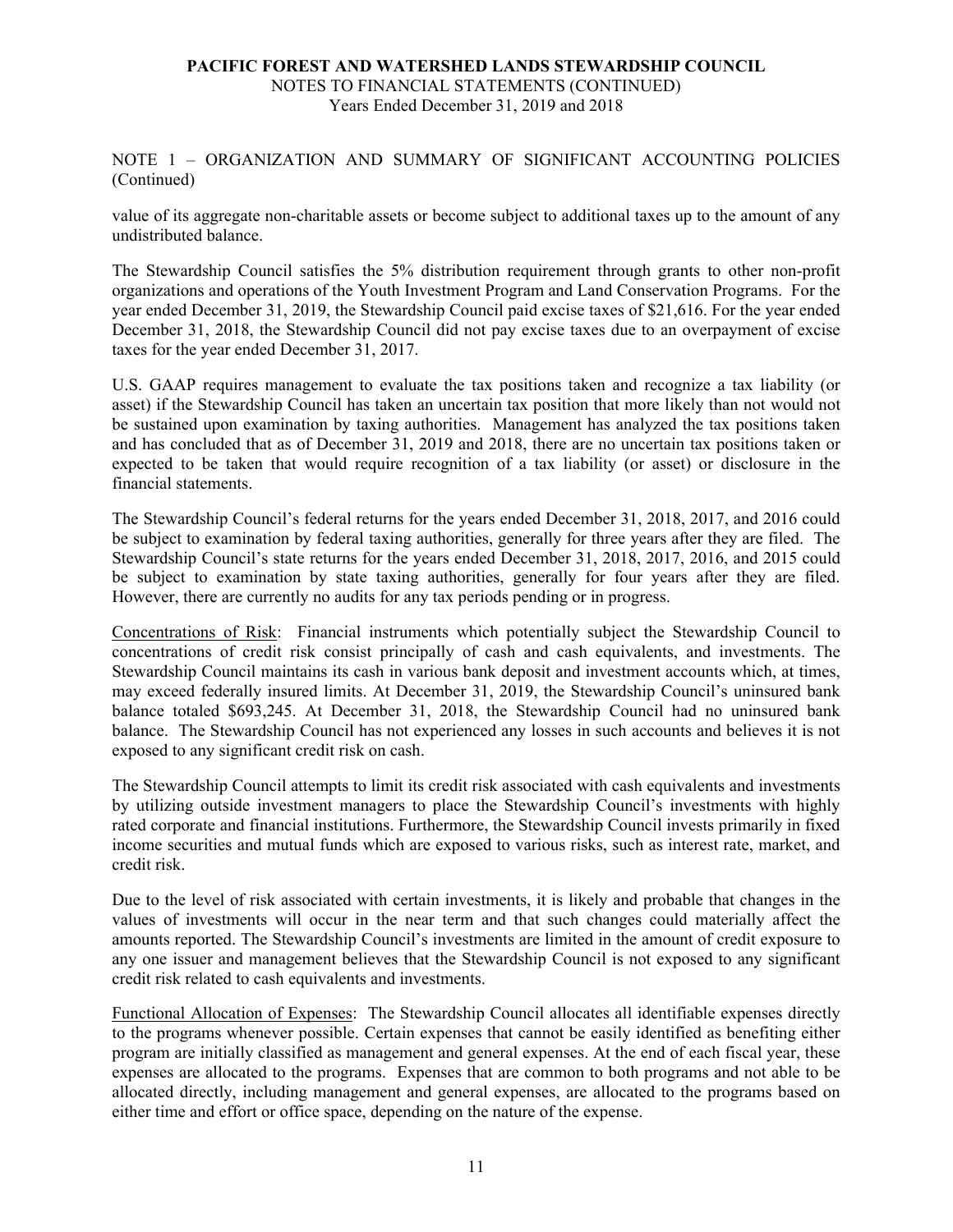NOTE 1 – ORGANIZATION AND SUMMARY OF SIGNIFICANT ACCOUNTING POLICIES (Continued)

Accrued Compensated Absences: It is the Stewardship Council's policy to accumulate a limited amount of earned but unused vacation, which will be paid to employees upon taking vacations or upon separation.

Grants Payable: Grant expense is recognized in the period the grant is approved, provided the grant is not subject to significant future conditions. Conditional grants are recognized as grant expense and as a grant payable in the period in which the grantee meets the terms of the conditions. Grants payable that are expected to be paid in future years are recorded at the present value of expected future payments. The Stewardship Council expects to pay its grants within the next year.

New Pronouncements: In June 2018, FASB issued ASU No. 2018-08, *Not-for-Profit Entities (Topic 958) – Clarifying the Scope and the Accounting Guidance for Contributions Received and Contributions Made*, which should assist both resource providers and resource recipients in evaluating whether transactions should be accounted for as contributions or as exchange transactions that should follow their respective guidance. This statement will be effective for the year ended December 31, 2020.

In February 2016, the FASB issued ASU No. 2016-02, *Leases (Topic 842)* intended to improve financial reporting regarding leasing transactions. The new standard affects all companies and organizations that lease assets. The standard will require organizations to recognize on the statement of financial position the assets and liabilities for the rights and obligations created by those leases if the lease terms are more than 12 months. The guidance also will require qualitative and quantitative disclosures providing additional information about the amounts recorded in the financial statements. The amendments in this update are effective for the year ended December 31, 2021.

The Stewardship Council is in the process of determining the impact of the implementation of these ASU's.

#### NOTE 2 – AVAILABILITY AND LIQUIDITY

The following represents the Stewardship Council's financial assets at December 31:

|                                         | 2019            | 2018          |  |
|-----------------------------------------|-----------------|---------------|--|
| Financial assets at year end:           |                 |               |  |
| Cash and cash equivalents               | 4,028,063<br>S. | \$3,314,029   |  |
| Refunds receivable                      | 17,611          |               |  |
| Investments                             | 26,898,668      | 32,042,295    |  |
| Financial assets available to meet      |                 |               |  |
| program expenditures over the next year | \$30,944,342    | \$ 35,356,324 |  |

Stewardship Council funds in excess of those needed immediately for operations are invested in low cost, broadly diversified funds. The Stewardship Council's cash and cash equivalents consisted of cash in a checking account totaling \$861,315 and \$189,951 and money market funds in investment accounts totaling \$3,166,748 and \$3,124,078 at December 31, 2019 and 2018, respectively. The investment portfolio primarily utilizes conservative fixed income mutual funds to optimize diversification, preserve principal and maintain liquidity. The Stewardship Council investment policy sets a two-year maximum duration for investment maturity and investments are readily transferrable into cash.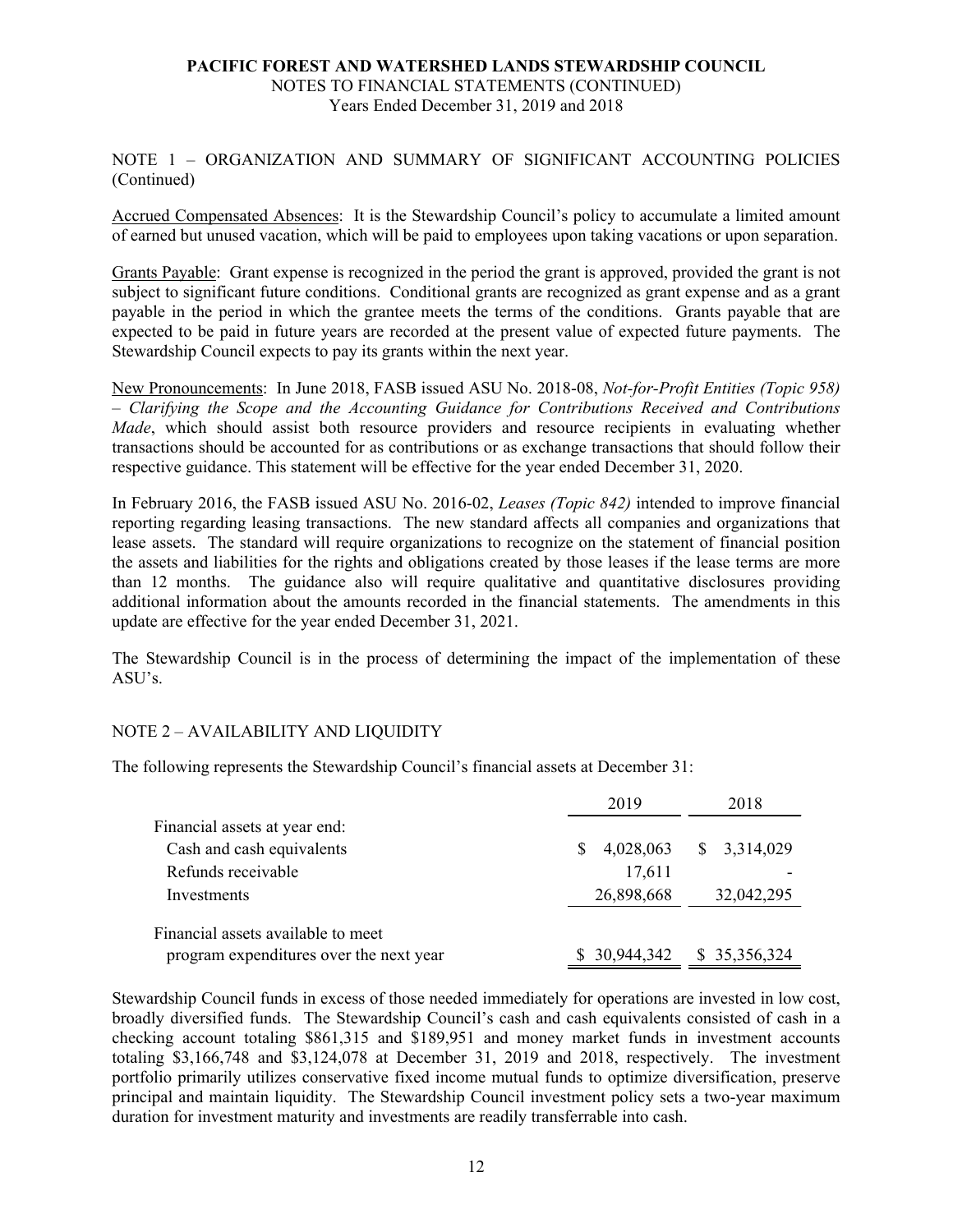#### NOTE 3 – FAIR VALUE MEASUREMENTS

The Stewardship Council's financial assets carried at fair value have been classified, for disclosure purposes, based on a hierarchy that gives the highest ranking to fair values determined using unadjusted quoted prices in active markets for identical assets and liabilities (Level 1) and the lowest ranking to fair values determined using methodologies and models with unobservable inputs (Level 3). The levels of the fair value hierarchy are as follows:

#### *Level 1*

Inputs are unadjusted quoted prices for identical assets and liabilities in active markets accessible at the measurement date.

#### *Level 2*

Inputs include quoted prices for similar assets or liabilities in active markets, quoted prices from those willing to trade in markets that are not active, or other inputs that are observable or can be corroborated by market data for the term of the instrument. Such inputs include market interest rates, volatilities, spreads and yield curves.

#### *Level 3*

Certain inputs are unobservable (supported by little or no market activity) and significant to the fair value measurement. Unobservable inputs reflect the Stewardship Council's best estimate of what hypothetical market participants would use to determine a transaction price for the asset or liability at the reporting date.

The following is a description of the valuation methodologies used for assets measured at fair value:

*Mutual Funds*: Mutual funds are valued at the closing price reported in active markets and are categorized in Level 1 of the fair value hierarchy.

The following tables provide information as of December 31, about the Stewardship Council's financial assets measured at fair value on a recurring basis:

|                            | Total            | Level 1          | Level 2  | Level 3 |
|----------------------------|------------------|------------------|----------|---------|
| 2019:<br>Bond mutual funds | \$26,898,668     | \$26,898,668     | <b>S</b> |         |
| Total                      | 26,898,668       | \$26,898,668     | S        |         |
| 2018:<br>Bond mutual funds | 32,042,295<br>S. | \$32,042,295     | S        |         |
| Total                      | 32,042,295<br>S. | 32,042,295<br>S. | S        |         |

The Stewardship Council's policy is to recognize transfers in and transfers out of levels of the fair value hierarchy as of the actual date of the event or change in circumstance that caused the transfer. The Stewardship Council had no transfers into or out of the levels during the years ended December 31, 2019 and 2018.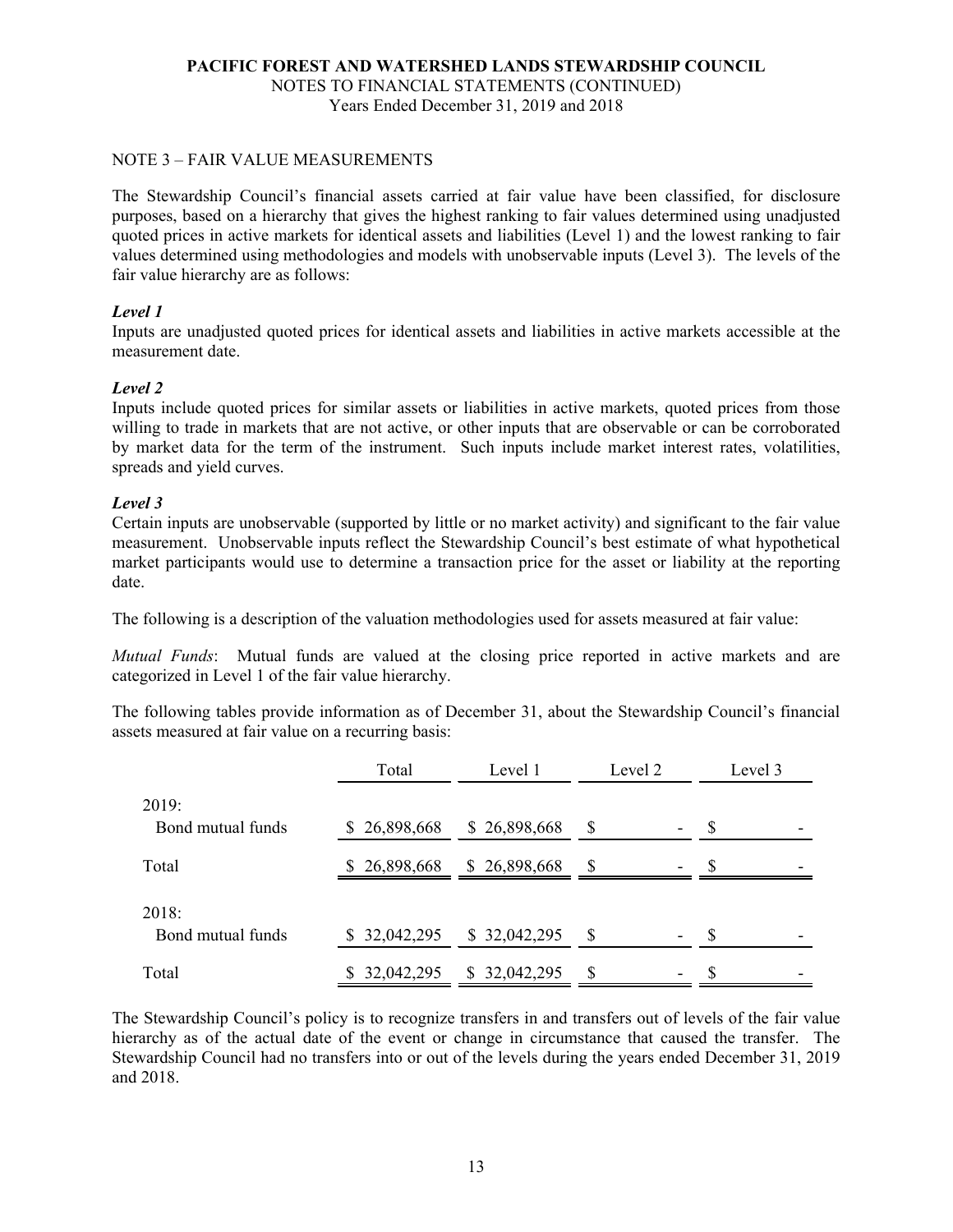#### NOTE 4 - INVESTMENTS

Investments consisted of the following at December 31:

|                                | 2019                        | 2018         |
|--------------------------------|-----------------------------|--------------|
| Domestic:<br>Bond mutual funds | $$26,898,668$ $$32,042,295$ |              |
| Total                          | \$26,898,668                | \$32,042,295 |

Net investment income consisted of the following for the years ended December 31:

|                                                                                                      | 2019 |                             | 2018 |  |
|------------------------------------------------------------------------------------------------------|------|-----------------------------|------|--|
| Interest income, net of investment fees<br>Net realized and unrealized gains (losses) on investments | S.   | $1,084,657$ \$ 611,778<br>- |      |  |
| Total                                                                                                |      | 1,084,657                   |      |  |

#### NOTE 5 – PROPERTY AND EQUIPMENT

Property and equipment consisted of the following at December 31:

|                                | 2019 |           | 2018 |           |
|--------------------------------|------|-----------|------|-----------|
| Office equipment               | \$   | 41,462    | S    | 35,603    |
| Furniture and fixtures         |      | 26,632    |      | 26,633    |
| Leasehold improvements         |      | 3,983     |      | 3,984     |
|                                |      | 72,077    |      | 66,220    |
| Less: Accumulated depreciation |      | (59, 592) |      | (56, 187) |
| Total                          | S    | 12,485    |      | 10,033    |

#### NOTE 6 - NET ASSETS WITH DONOR RESTRICTIONS

Net assets with donor restrictions at December 31, are restricted for the following purposes and may be expended for:

|                                            | 2019                        | 2018          |
|--------------------------------------------|-----------------------------|---------------|
| Net assets restricted for project support: |                             |               |
| Land Conservation Program                  | $$30,561,571$ $$34,901,584$ |               |
| <b>Youth Investment Program</b>            | 23,771                      | 46,645        |
| Total                                      | \$30,585,342                | \$ 34,948,229 |
|                                            |                             |               |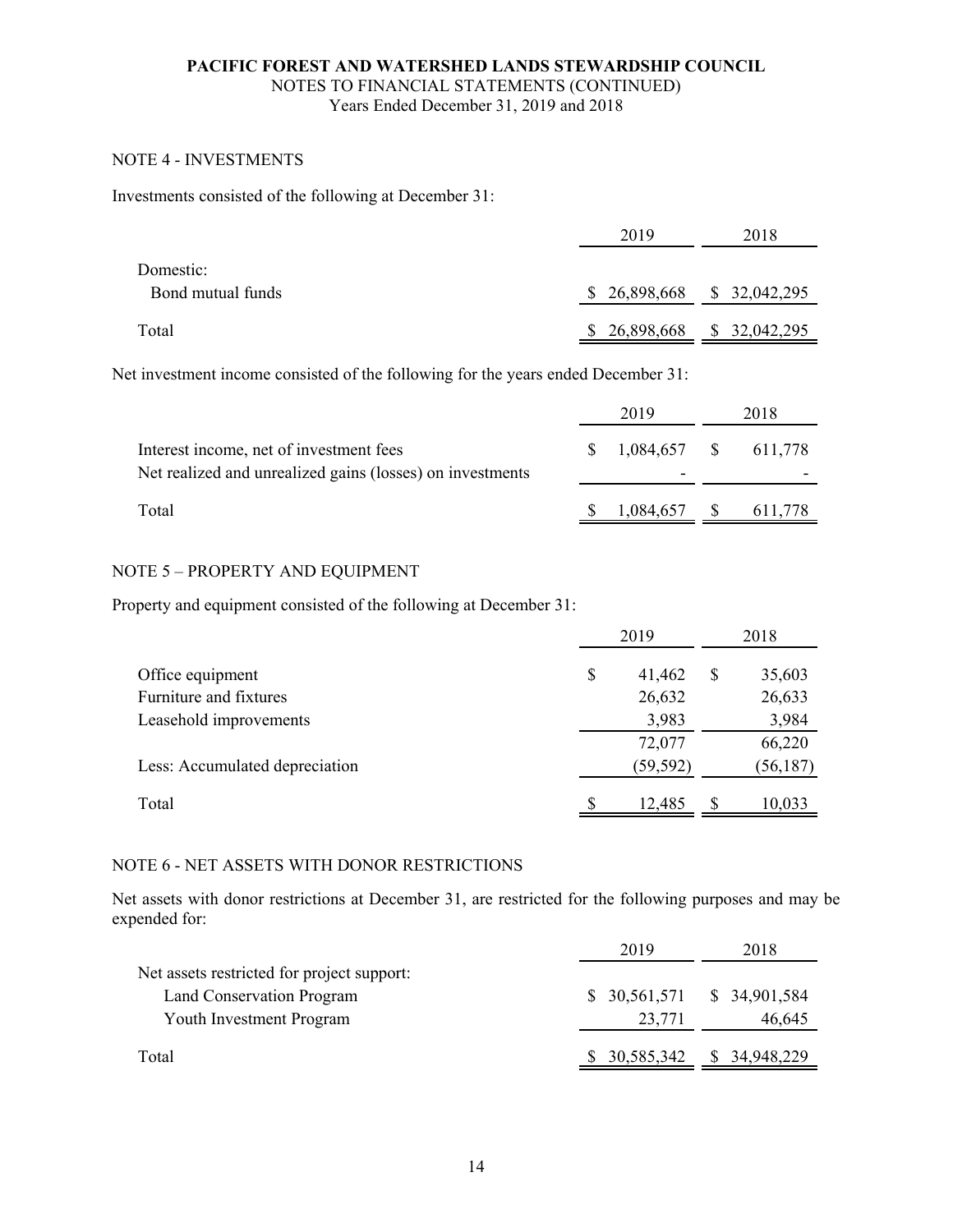NOTES TO FINANCIAL STATEMENTS (CONTINUED) Years Ended December 31, 2019 and 2018

#### NOTE 7 – NET ASSETS RELEASED FROM DONOR RESTRICTIONS

Net assets were released from donor restrictions by incurring expenses satisfying the restricted purposes or by the occurrence of other events specified by the grantor during the year ended December 31, as follows:

|                                       | 2019 |                        |               | 2018      |  |
|---------------------------------------|------|------------------------|---------------|-----------|--|
| Satisfaction of purpose restrictions: |      |                        |               |           |  |
| Land Conservation Program             | -S   | 5,427,870 \$ 3,737,498 |               |           |  |
| Youth Investment Program              |      | 22,874                 |               | 64,179    |  |
| Total                                 |      | 5,450,744              | <sup>\$</sup> | 3,801,677 |  |

#### NOTE 8 – RETIREMENT PLAN

The Stewardship Council has contracted with a Professional Employer Organization (PEO) to outsource its human resource administration and compliance, which includes an IRC §401(k) Plan (the Plan). The Plan covers all employees with 1,000 hours of service and who have reached the age of twenty-one. Under the safe harbor provision, the Stewardship Council will match 100% of the employee's contributions up to 3% of compensation per pay period and an additional 50% of the amounts of contributions that exceed 3% but that do not exceed 5% of the employee's payroll for the period. For the years ended December 31, 2019 and 2018, total employer contributions made to the Plan were \$15,624 and \$24,409, respectively.

#### NOTE 9 – RELATED PARTY TRANSACTIONS

Certain members of the Board of Directors and members of its advisory committees are also employees of other IRC  $\S501(c)(3)$  organizations or public agencies to which the Stewardship Council has awarded grants and may award grants to in the future. In these circumstances, the Stewardship Council awards grants pursuant to its conflict of interest policy.

In 2010, the Stewardship Council entered into an intercompany agreement with Youth Outside, a separate IRC §501(c)(3) organization, whose charitable purpose is to provide greater resources to connect children, youth, and young adults to nature, parks, open spaces, and the outdoors. As of December 31, 2019 and 2018, one Youth Outside director was also serving as a director on the Stewardship Council's Board of Directors.

On August 1, 2013, Youth Outside and the Stewardship Council executed a \$10.76 million grant agreement (the 2013 *Major Grant Agreement*) to enable Youth Outside to build a permanent program to connect underserved youth to the outdoors. With the transfer of grant funds to Youth Outside in August 2013, Youth Outside then became responsible for paying its own costs of operation.

Under the terms of the 2013 *Major Grant Agreement*, the Stewardship Council has the right to fill one seat on the Youth Outside board of directors until Youth Outside has expended all the grant funds provided by the Stewardship Council. As of December 31, 2019, Youth Outside has not expended all of the grant funds.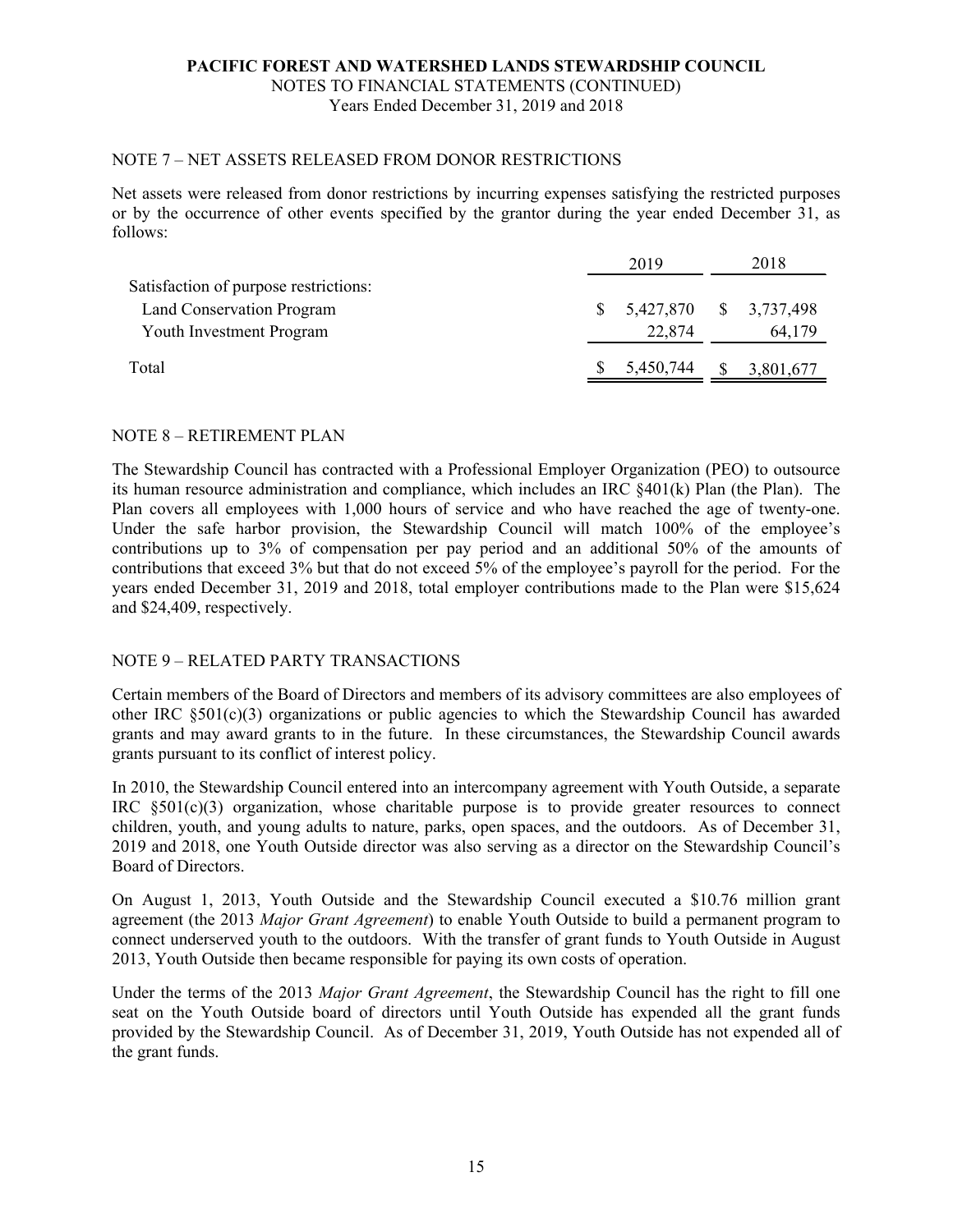#### NOTE 10 - COMMITMENTS

On May 9, 2016, the Stewardship Council entered into an operating lease for office space in Roseville, California for the period of July 1, 2016 through August 31, 2019, which was extended through June 30, 2022. Monthly base payments commence at \$3,239 and increase annually based on price per rentable square foot; in addition, the Stewardship Council is liable for a portion of operating costs and property taxes. For the years ended December 31, 2019 and 2018, rent expense amounted to \$41,588 and \$40,332, respectively.

The Stewardship Council's future minimum lease commitments for office space are as follows:

| For the Years Ending |   |         |  |  |
|----------------------|---|---------|--|--|
| December 31,         |   | Amount  |  |  |
| 2020                 | S | 44,581  |  |  |
| 2021                 |   | 45,464  |  |  |
| 2022                 |   | 22,732  |  |  |
| Total                |   | 112,777 |  |  |

As a result of the annual rent increases and two months of free rent, rent expense is being recognized on a straight-line basis over the term of the lease and the difference between the expense recognized and the rental payments made is recorded as deferred rent. Deferred rent totaled \$3,788 and \$2,276 at December 31, 2019 and 2018, respectively.

#### NOTE 11 – SUBSEQUENT EVENTS

The Stewardship Council has evaluated all subsequent events through April 30, 2020, the date the financial statements were available to be issued. No events requiring recognition in the financial statements have been identified, however an event requiring disclosure has been identified below.

On March 11, 2020, the World Health Organization declared the outbreak of a coronavirus (COVID-19) a pandemic. State and local shelter-in-place orders due to the COVID-19 outbreak have delayed escrow closings and operations of some land conservation partners and the related expenditures for grant awards and other operational expenses. The extent of the impact of COVID-19 on the Stewardship Council's operational and financial performance will depend on certain developments, including the duration and spread of the outbreak, which are uncertain and cannot be predicted. At this point, the extent to which COVID-19 may impact the financial condition or results of operations is uncertain.